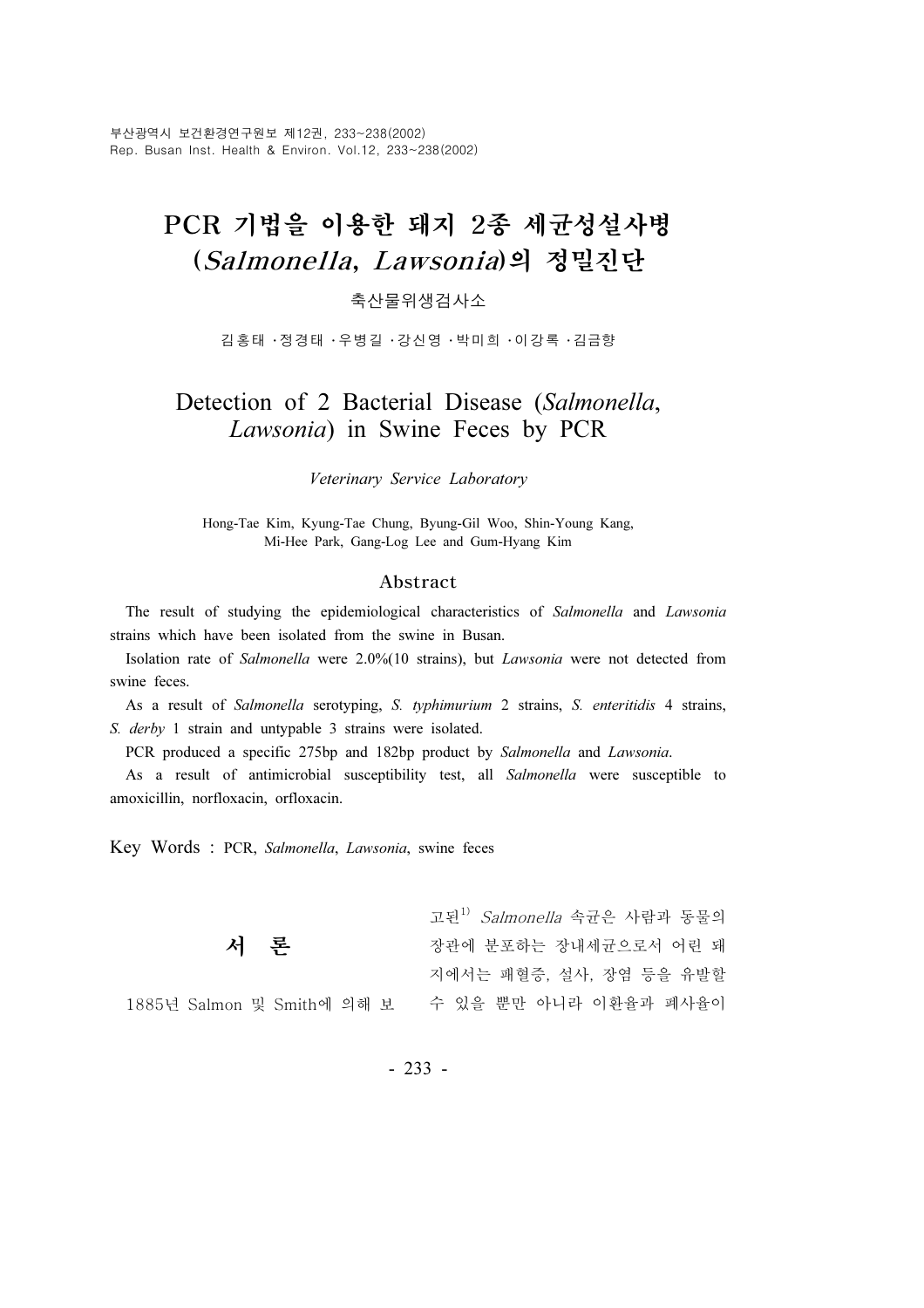되기도 한다. 2,3)

Lawsonia는 돼지 증식성회장염의 원인 규으로 검붉은 혈변, 빈혈, 페사 등의 증 상을 나타내는 급성형과, 사료섭취율 저 하와 수양성 갈색변이 관찰되는 만성형으 로 나타날 수 있으며, 돼지간의 전파는 주로 분변을 통한 경구감염으로 자돈은 포유과정에서 오염된 모돈의 유두를 통하 여 감염이 되며, 이유 후 발병이 되는 것 으로 알려져 있다. 4.5)

이 두 종류의 세균은 양돈농가에 상당 한 피해를 주는 세균으로서 많은 연구가 이루어지고 있으며, 특히 Lawsonia는 균 분리가 용이하지 않아 여러 가지 진단방 법들이 제시되고 있으며, 최근에는 PCR 에 의한 신속진단법들이 개발되고 있 다. 6,7,8)

항생물질은 양돈농가에서 세균성질병의 치료 및 성장촉진을 위하여 사료에 혼합

높으며, 성돈에서는 불현성감염으로 인한 투여하는 등으로 인해 약물의 오 남용으 보균돈이 많아 질병전파의 매개체 역할을 로 인한 약제내성균을 선택적으로 증가시 하며, 특히 식육 및 환경오염의 원인이 켜질병치료 및 예방에 많은 문제점을 야 기하고 있다. 9)

> 따라서, 본 연구의 목적은 부산지방 양 돈농가의 Salmonella 및 Lawsonia의 오 염상황을 파악하고 항생물질 내성을 파악 함으로써 질병진단 및 치료에 적용하고자 실시하였다.

# 재료 및 방법

#### 1. 시료채취 및 균 분리시험

2002년 3월부터 11월까지 부산시내 양돈농가가 있는 강서구 31농가, 기장군 26농가로부터 460두의 돼지분변을 채취 하여 균분리 시험을 실시하였으며, 균 분 리배양은 Edward 및 Ewing의 방법 $17$ 에 준하여 채취한 분변 약 1g을 selenite F broth에 24시간 증균배양 후 SS agar에 도말하여 24시간 배양하였다.

Salmonella 균속으로 의심되는 집락 2

| Microorganism | Primer  | Sequence $(5'to 3')$                         | PCR product |  |
|---------------|---------|----------------------------------------------|-------------|--|
| Salmonella    | $inv$ A | TATCGCCACGTTCGGGCAA                          | $275$ bp    |  |
|               |         | TCGCACCGTCAAAGGAACC                          |             |  |
|               | 16s RNA | <b>TAACGCGTTAAGCACC</b>                      |             |  |
| Lawsonia      |         | GTCTTGAGGCTCCCCGAAAGGCACC<br><b>TCTTAATC</b> | $182$ bp    |  |

Table 1. Specific primer for PCR according to microorganisms

- 234 -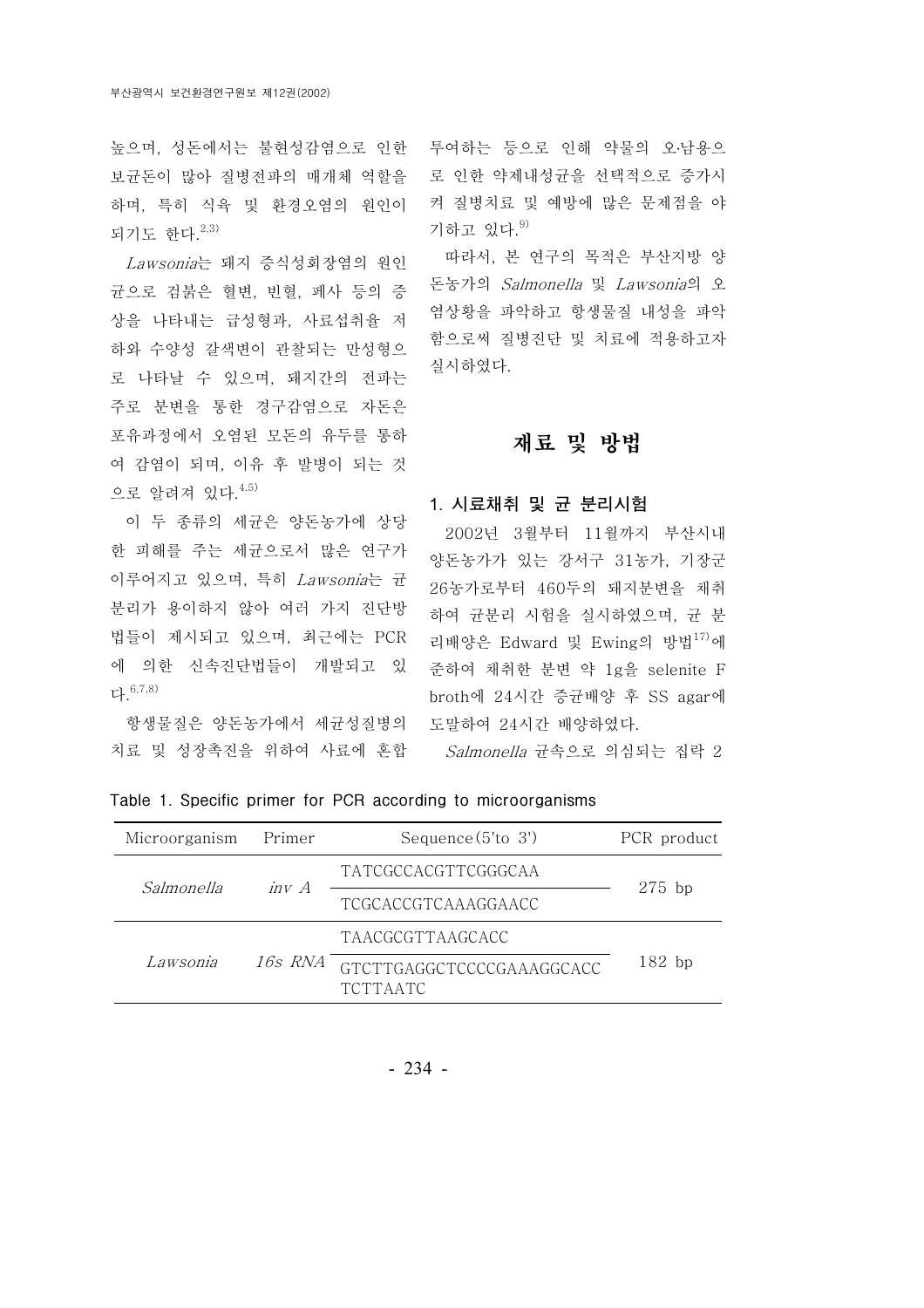개 이상을 채취하여 triple sugar iron agar 사면배지에 24시간 배양후 alakaine/acid균 을 선별하여 urease 시험을 실시, 음성균 에 대하여 생화학적 및 혈청학적 검사를 실시하였다.

#### 2. 생화학적 성상검사

Edward 및 Ewing의 방법에 따라 IMViC 시험, 당분해시험, malonate 이용 성, KCN 시험, 운동성, gas산생 및 H<sub>2</sub>S 산생능 등을 검사하였다.

3. 혈청학적 검사

Edward 및 Ewing의 방법에 따라 균 체 (O) group serotype 동정은 slide 응 집반응으로 O factor 및 편모 (H)serotype 는 시험관응집반응법으로 동정하였다.

#### 4. PCR분석

Cheng-Hsun Chiu<sup>10)</sup> 및 Cooper 등 의6) 방법에 준하여 실시하였으며, primer 는 *Salmonella invA* 부위를 *Lawsonia*는 북지역에서의 분리율 9.5%, 중강 등<sup>14)</sup>이 16s RNA 부위를 사용하였다.(Table 1)

#### 5. 항생제 감수성 시험

Bauer 등 $^{11)}$ 과 Bryant $^{12)}$  의 방법에 따 라 Sensi disk(BBL)를 이용한 Disk 확 산법으로 실시하였으며, 사용한 항생제는 amikacin, amoxicillin, carbenicillin, colistin, gentamicin, kanamycin, lincomycin, neomycin, norfloxacin, ofloxacin, penicillin, streptomycin, SXT, tetracyclin 등 14종이었 다.

# 결과 및 고찰

돼지의 Salmonella 및 Lawsonia균 감 염증은 육성돈 및 비육돈에 다발하며 설 사 등으로 인하여 위축, 출하일령지연 등 경제적 피해를 주는 질병이다.

부산관내 57농가 460두의 돼지분변으 로부터 Salmonella 및 Lawsonia 분리시 험을 실시한 결과 Table 2와 같이 7농가 9 두에서 10주의 Salmonella가 분리되었 으며 Lawsonia는 분리되지 않았다.

*Salmonella* 보균상태는 김 등<sup>13)</sup>이 경 보고한 4.69% 보다는 낮았으며, Lawsonia 는 검출되지 않아 장 등15)이 보고한 경북 지역 9.7% 와는 차이가 있으나, 이는 최

#### Table 2. Isolation frequency of *Salmonella* and *Lawsonia* in farms

| Location          | Farms |         | Isolation frequency |          |  |
|-------------------|-------|---------|---------------------|----------|--|
|                   |       | Samples | Salmonella          | Lawsonia |  |
| Gangseo-gu        |       | 275     | 7(5Farms)           |          |  |
| $Gijang-gun$      | 26    | 173     | 3(2Farms)           |          |  |
| $Hae$ undae $-gu$ |       | 19      |                     |          |  |

- 235 -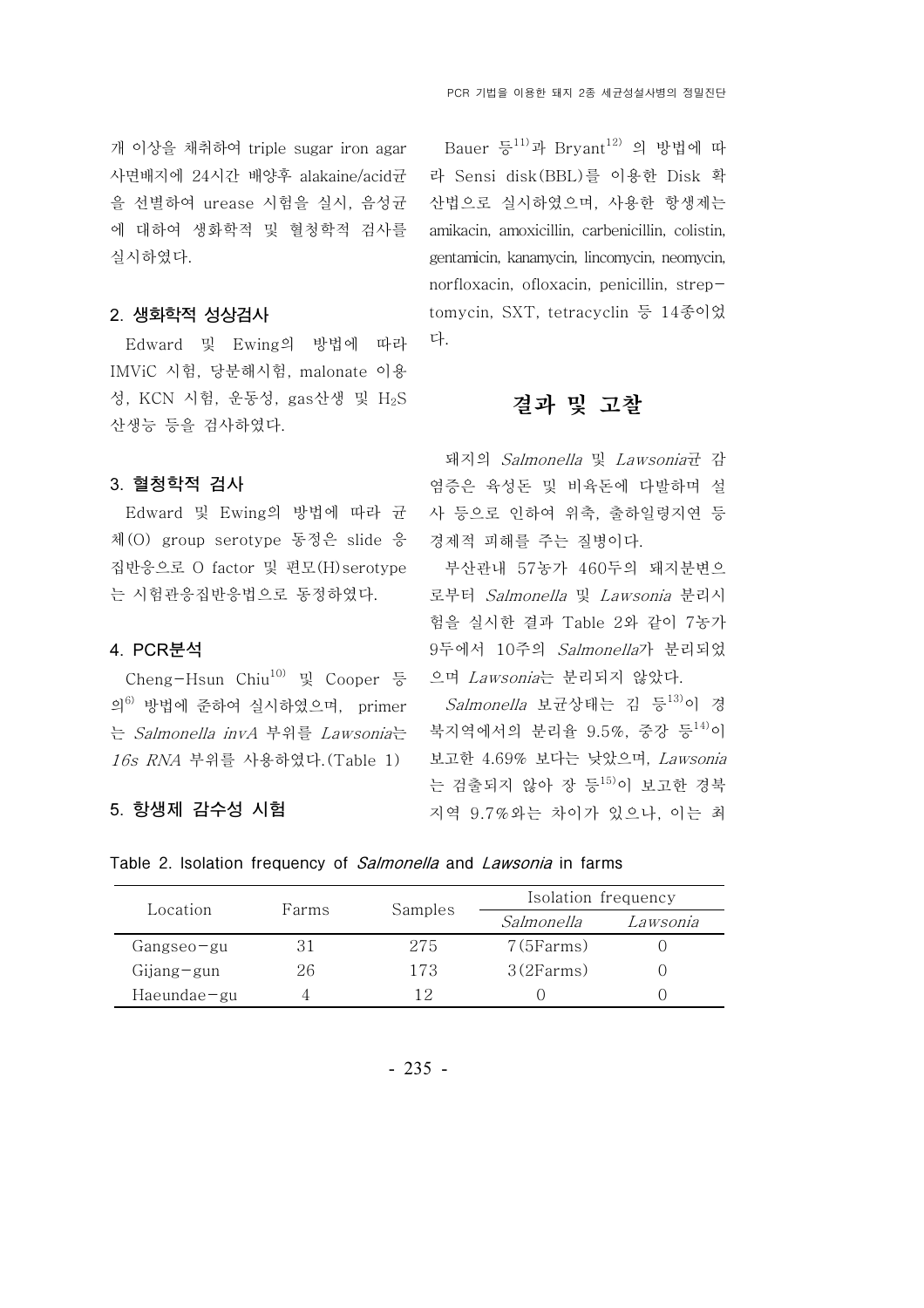| Location          | <i>S. typhimurium S. enteritidis</i> | S. derbv | others |
|-------------------|--------------------------------------|----------|--------|
| $Gi$ jang $-g$ un |                                      |          |        |
| Gangseo-gu        |                                      |          |        |

Table 3. Serovars specificity of Salmonella isolates

|  |  | Table 4. Antimicrobial resistance of 10 Salmonella isolates |  |  |  |  |  |
|--|--|-------------------------------------------------------------|--|--|--|--|--|
|--|--|-------------------------------------------------------------|--|--|--|--|--|

| Drugs         | Susceptible strains |
|---------------|---------------------|
| Amikacin      | 9                   |
| Amoxicillin   | 10                  |
| Carbenicillin |                     |
| Colistin      | 9                   |
| Gentamicin    | 9                   |
| kanamycin     | 4                   |
| Lincomycin    | O                   |
| Neomycin      | 3                   |
| Norfloxacin   | 10                  |
| Ofloxacin     | 10                  |
| Penicillin    | C                   |
| Streptomycin  |                     |
| <b>SXT</b>    | 5                   |
| Tetracyclin   | 2                   |

서 철저한 소독에 의하여 오염원을 사전 서는 이 2균종이 돼지에 가장 많이 분포 에 차단한 결과라 사료되며, 지속적인 소 하는 균종이며, 이는 농장의 상재균에 따 독이 이루어진다면 이들 세균에 의한 피 라 차이가 있을 수 있다고 사료된다. 해는 거의 없어지리라 판단된다.

형별 동정을 실시한 결과 Table 3과 같 monella는 275bp의 산물을 Lawsonia는 이 S. typhimurium 2주, S. enteritidis 182bp의 산물을 얻을 수 있어 동시에 두 4주, S. derby 1주, 기타 미동정 3주가 균의 분리 방법으로 이용될 수 있다고 판 분리되었다.

근 콜레라, 구제역 발생여파로 각 농가에 다고 보고하여 차이는 있으나 우리나라에

분리된 Salmonella 균에 대하여 혈청 검출을 위하여 PCR을 수행한 결과 Sal-김 등<sup>13)</sup>은 *S.typhimurium*이, 윤 등<sup>16)</sup> 검사결과를 볼 수 있는 이점이 있어 질병 은 S.enteritidis가 돼지에서 많이 분리된 진단에 큰 도움이 되리라 사료되며, 특히 Salmonella 및 Lawsonia 균의 동시 단되며, PCR에 의한 검사는 1~2일만에

- 236 -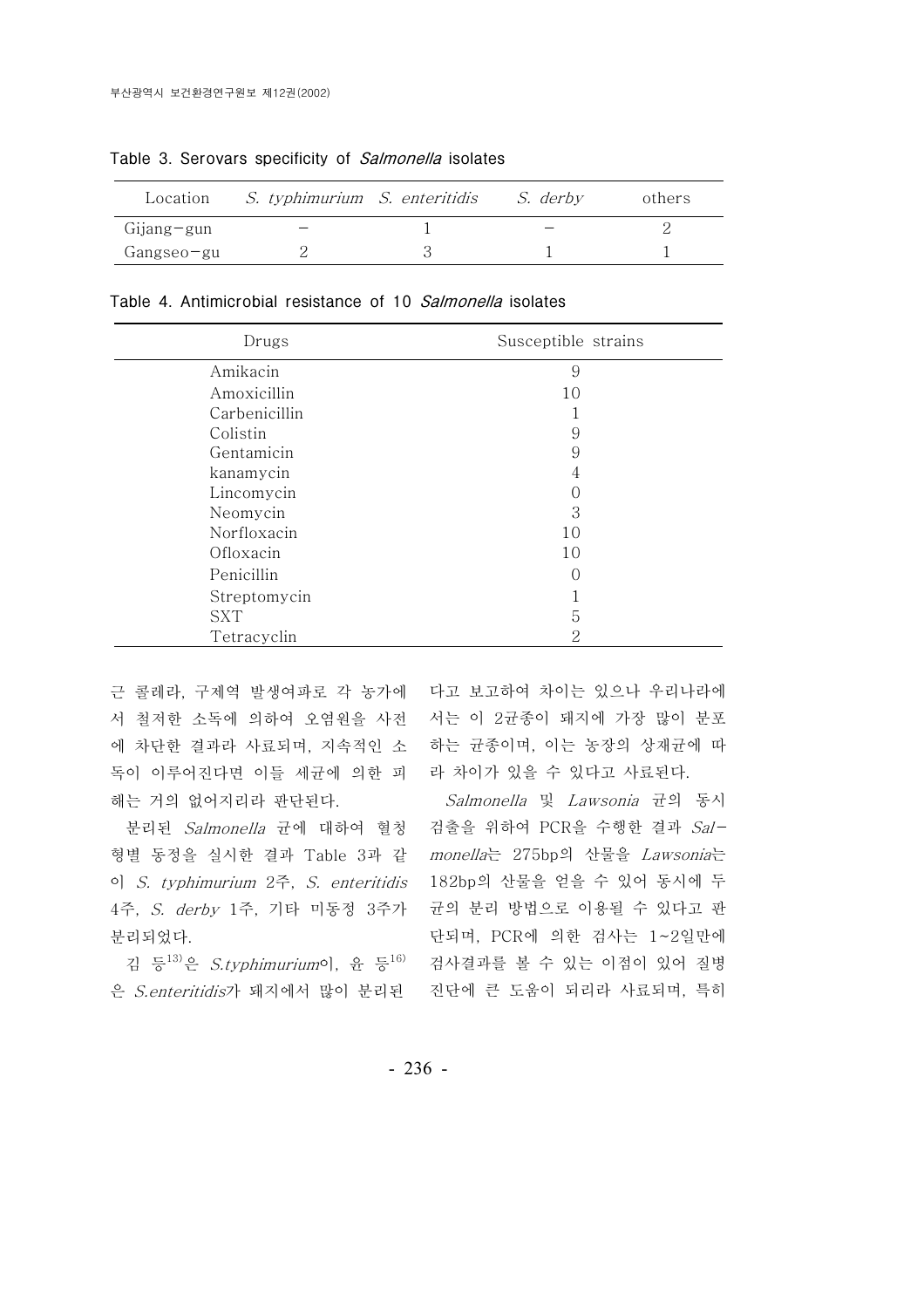Lawsonia는 인공배지에서는 자라지 않고 랫트의 장세포에서만 자라기 때문에 분리 동정이 어려워 이 질병의 진단은 주로 병 리조직학적 소견에 의존하였으나, PCR을 이용하면 정확한 진단이 이루어지므로 좋 은 진단법이라 사료된다.

Salmonella 균에 대한 항생제 감수성 시험결과 Table 4와 같이 분리된 Salmonella 균에 대한 항생물질 감수성 시험결과 amoxicillin, norfloxacin, ofloxacin 등에는 내 성을 나타내지 않아 이들 항생물질을 이 용한다면 치료가 용이하리라 판단된다. 하지만, 무분별한 항생물질 사용으로 내 성균이 증가되고 있는 실정으로 질병치료 를 위하여는 반드시 정확한 사용량 및 휴 약기간의 준수 등으로 내성균의 출현을 방지하여야 하리라 사료된다.

## 결 론

부산관내 61농가 460두의 돼지 분변으 로부터 Salmonella 및 Lawsonia 균 검 출시험을 실시한 결과는 다음과 같다.

- 1. 7 농가로부터 10주의 Salmonella가 분리되었으며, Lawsonia는 검출되 지 않았다.
- 2. 분리된 Salmonella 균의 혈청형은 S. typhimurium  $2\tilde{\tau}$ , S. enteritidis  $4\tilde{\tau}$ , S. derby 1주, 기타 3주이었다.
- 3. Salmonella invA 및 Lawsonia 16s RNA primer로 동시에 PCR을 수행 한 결과 275bp 와 182bp의 산물을

얻을 수 있었다.

4. 분리된 Salmonella 균에 대한 항생 물질 감수성 시험결과 amoxicillin, norfloxacin, orfloxacin 등에 감수 성을 나타내었다.

# 참 고 문 헌

- 1. Salmon E. and Smith T. : Report on swine plague. 2nd. Ann. Rep. Bureau Animal Industry, 1885.
- 2. Gray JT, Fedorka-Cray PJ. : Salmonellosis in swine; A review of significant areas affecting the carrier state. 1st Int. Symposium : Ecology of Salmonella in pork production. Ames. Iowa, 80~103, 1996.
- 3. Wary C. : Salmonellosis : A hundred years old and still going strong. Br. Vet. J, 151: 339~340, 1995.
- 4. McOrist S GHK, Rowland AC, Mac-Intyre N. : Early lesions of proliferative enteritis in pigs and hamster. Vet. Pathol, 26:260~264, 1989.
- 5. Rowland AC, Lawson GHK. : Porcine proliferative enteropathies. In: Leman AD, Straw BE, Mengeling WL, et al. Ed Disease of Swine, 7th Ed. Iowa State University Press, Ames, 560~569, 1992.